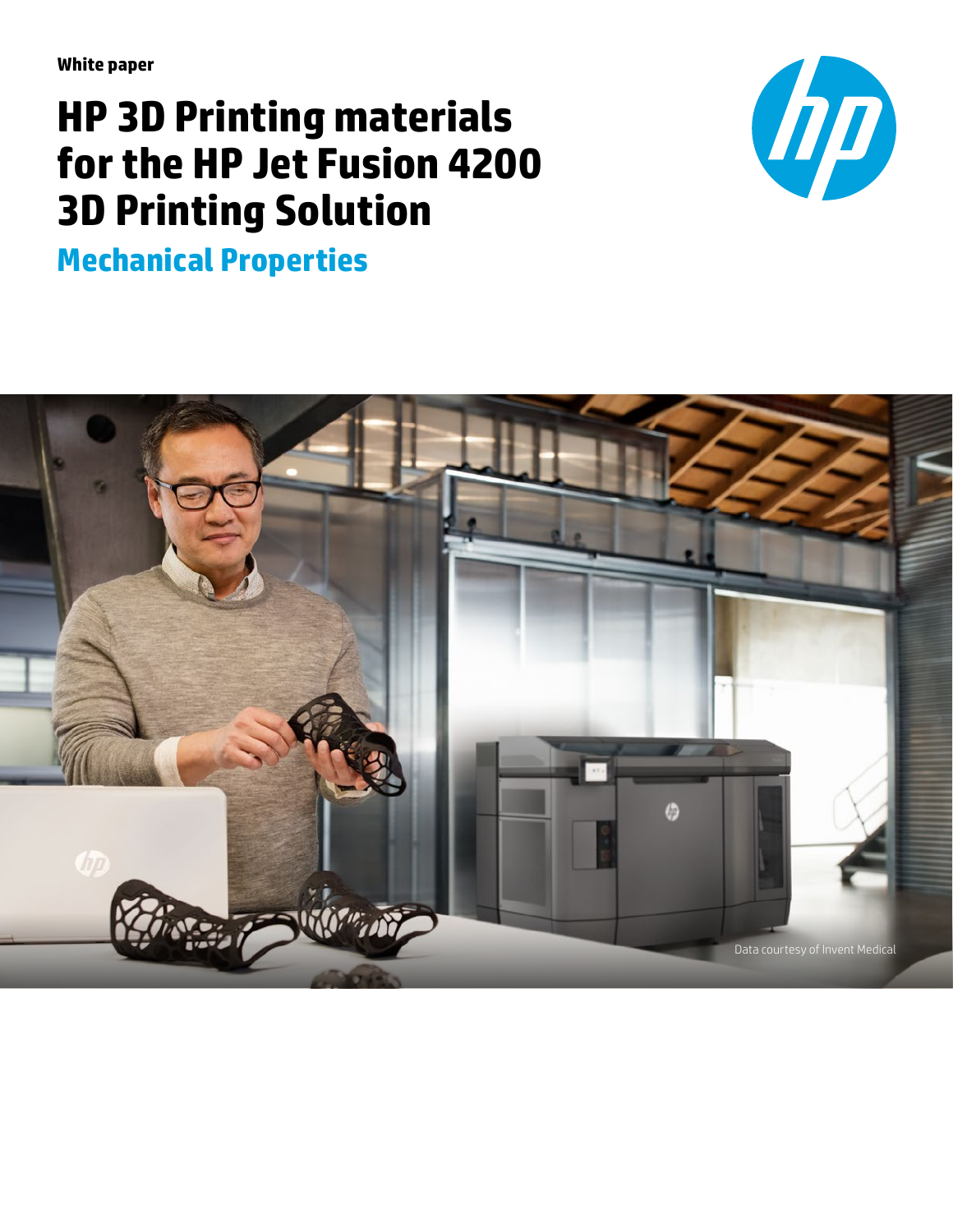# **Introduction**

At HP, we are committed to providing part designers and part manufacturers with the technical information and resources needed to enable them to unlock the full potential of 3D printing and prepare them for the future era of digital manufacturing.

The aim of this white paper is to illustrate the mechanical properties of HP 3D Printing materials that can be achieved with the HP Jet Fusion 4200 3D Printing Solution.

In this white paper, you will find:

- $\bullet$  Key mechanical properties for HP 3D High Reusability (HR)1 PA 12, HP 3D HR PA 11<sup>2</sup> , HP 3D HR PA 12 Glass Beads (GB)<sup>3</sup>, and HP 3D HR TPA enabled by Evonik.<sup>4</sup>
- A detailed explanation of the test conditions under which these values were obtained, and
- Additional information on the mechanical properties of thermoplastic materials, and a glossary of key terms used.

# **Material properties for HP 3D Printing materials**

#### **Test job**

The baseline mechanical properties of each print profile and material of the HP Jet Fusion 4200 3D Printing Solution were characterized using two standard jobs. Half\_Commercial\_Datasheet\_Job, used for HP 3D HR PA 12, HP 3D HR PA 11, and HP 3D HR PA 12GB, contained 349 diagnostic parts. TPA\_Mech\_Props, used for HP 3D HR TPA enabled by Evonik, contained 360 diagnostic parts. The diagnostic parts were distributed throughout the printable volume.

The configuration of the Half\_Commercial\_Datasheets job is shown in Figure 1.



*Figure 1. Half\_Commercial\_Datasheet\_Job part property test job*

| Test job description | Half_Commercial_Datasheet_Job |
|----------------------|-------------------------------|
| Total parts          | 349                           |
| Packing density      | 6%                            |

*Table 1. General description of the test job*

3. HP Jet Fusion 3D Printing Solutions using HP 3D High Reusability PA 12 Glass Beads provide up to 70% powder reusability ratio, producing functional parts batch after batch. For testing, material is aged in real printing conditions and powder is tracked by generations (worst case for reusability). Parts are then made from each generation and tested for mechanical properties and accuracy.

4. HP Jet Fusion 3D Printing Solutions using HP 3D High Reusability TPA enabled by Evonik provide up to 80% powder reusability ratio, producing functional parts batch after batch. For testing, material is aged in real printing conditions and powder is tracked by generations (worst case for reusability). Parts are then made from each generation and tested for mechanical properties and accuracy

<sup>1.</sup> HP Jet Fusion 3D Printing Solutions using HP 3D High Reusability PA 12 provide up to 80% powder reusability ratio, producing functional parts batch after batch. For testing, material is aged in real printing conditions and powder is tracked by generations (worst case for reusability). Parts are then made from each generation and tested for mechanical properties and accuracy.

<sup>2.</sup> HP Jet Fusion 3D Printing Solutions using HP 3D High Reusability PA 11 provide up to 70% powder reusability ratio, producing functional parts batch after batch. For testing, material is aged in real printing conditions and powder is tracked by generations (worst case for reusability). Parts are then made from each generation and tested for mechanical properties and accuracies.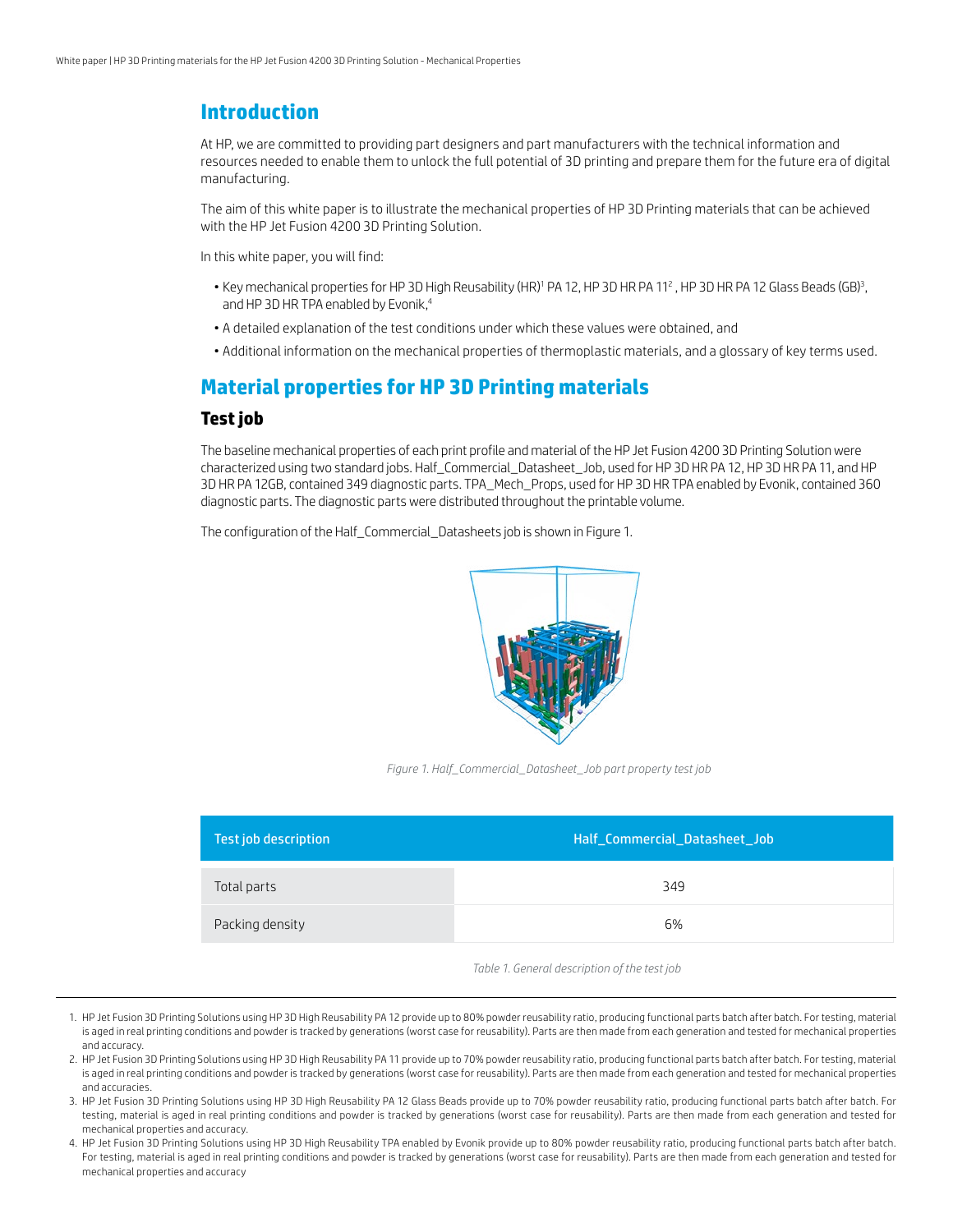|                    | Number of samples |    |           |
|--------------------|-------------------|----|-----------|
|                    | XY                | YX | <b>ZX</b> |
| Tensile sample I   | 22                | 19 | 43        |
| Tensile sample V   | 30                | 30 | 70        |
| Impact Izod 3.2 mm | 30                | 30 | 60        |
| Density cubes      | 15 (2 sizes)      |    |           |

*Table 2. Number of samples included in the Half\_Commercial\_Datasheet\_Job test job*

The Half\_Commercial\_Datasheet\_Job part property test job included three different types of standard tensile specimens that allowed different metrics in X, Y, and Z orientations to be measured, where the X axis is the printheads direction, the Y axis is the recoating direction, and the Z axis is the vertical printer direction.

The configuration of the TPA\_Mech\_Props job is shown in Figure 2.



*Figure 2. TPA\_Mech\_Props part property test job*

| Test job description | TPA_Mech_Props |
|----------------------|----------------|
| Total parts          | 360            |
| Packing density      | 6.5%           |

*Table 3. General description of the test job*

The TPA Mech Props test job included three different types of tensile specimens. It was designed to evaluate elastomeric material properties, but with characteristics similar to Half\_Commercial\_Datasheet\_job using a similar packing density and structure. The S2 tensile specimen was used to evaluate tensile strength, elongation at break, and tensile modulus properties, the tear specimen to evaluate tear strength, and the button specimen to assess compression, rebound, and hardness.

|                   | Number of samples |    |    |
|-------------------|-------------------|----|----|
|                   | XY                | YΧ | ZX |
| S2 tensile sample | 30                | 30 | 60 |
| Tear              | 30                | 30 | 60 |
| <b>Button</b>     | 30                | 30 | 60 |

*Table 4. Number of samples included in the TPA Mech Props test job*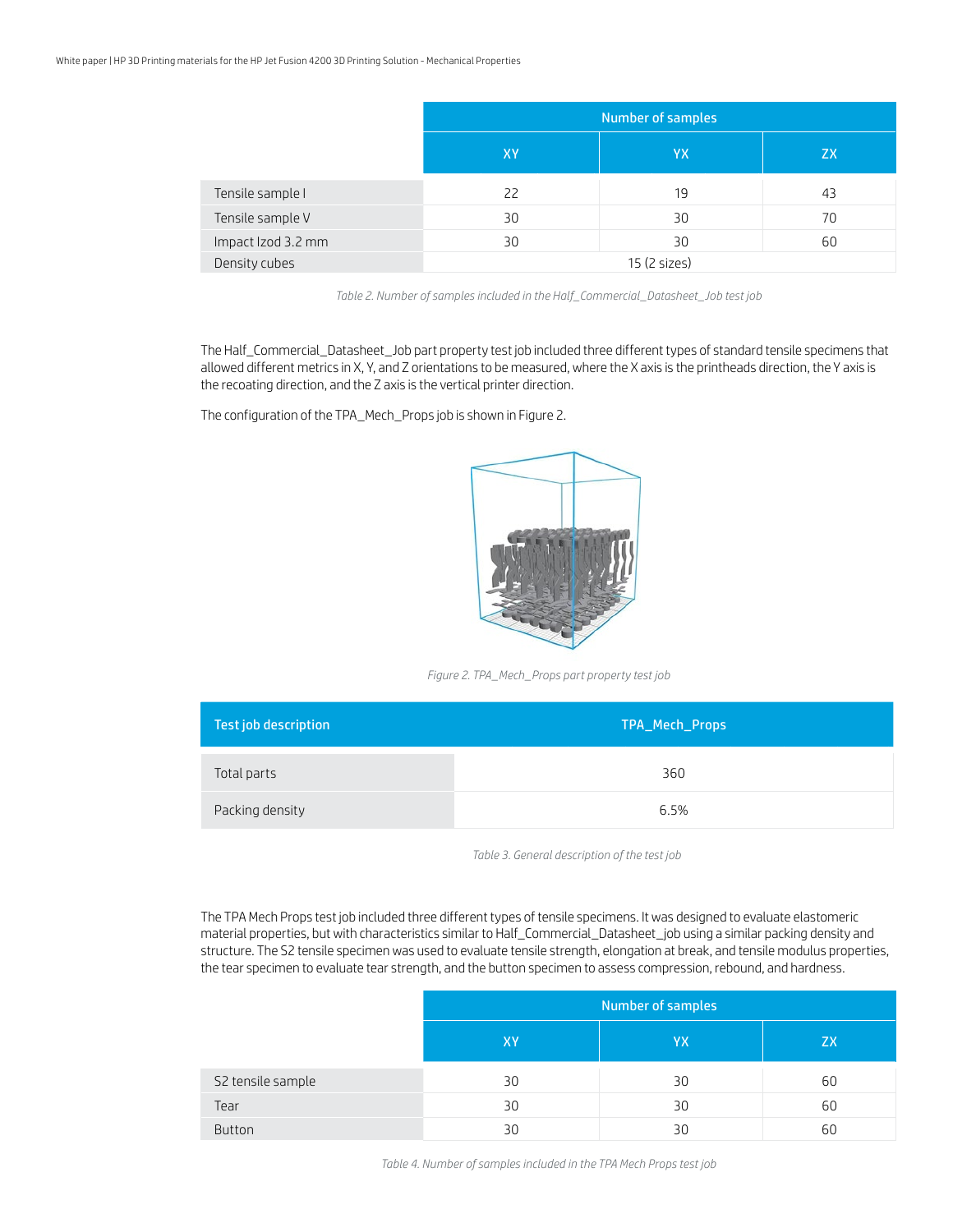#### **Test results for HP 3D HR PA 12**

Table 5 shows the values that have been obtained for HP 3D HR PA 12 in the HP Jet Fusion 4200 3D Printing Solution, with the Balanced PA 12 print profile, with Type I tensile specimens following the ASTM D638 standard.

| HP 3D HR PA 12illill                              | Average (XY) | Average (Z) | <b>Test Method</b> |
|---------------------------------------------------|--------------|-------------|--------------------|
| Tensile strength (MPa) <sup>iv</sup>              | 50           | 50          | ASTM D638          |
| Tensile modulus (MPa)iv                           | 1700         | 1900        | ASTM D638          |
| Elongation at yield (%)                           | 12           | 8           | ASTM D638          |
| Elongation at break (%)                           | 17           | 9           | ASTM D638          |
| Impact strength (kJ/m <sup>2</sup> ) <sup>v</sup> | 3.7          | 3.8         | ASTM D256          |
| Density $(q/cm3)$                                 | 1.01         |             | ASTM D792          |

*i. Based on internal testing and measured using the HP Half\_Commercial\_Datasheet\_Job. Results may vary with other jobs and geometries.*

*ii. Using HP 3D HR PA 12 material, 20% refresh ratio, Balanced print profile, natural cooling, and measured after bead-blasting with glass beads at 5-6 bars. iii. Following all HP-recommended printer setup and adjustment processes and printheads aligned using semi-automatic procedure.*

*iv. Tensile strength typical variation (95% of parts) falls within the 45-55 MPa range, while tensile modulus values remain within the 1500 to 2100 MPa range.*

*v. Using the Izod test method A with notched @ 3.2 mm specimen according to the ASTM D256 standard.*

*Table 5. Results for HP 3D HR PA 12*

## **Test results for HP 3D HR PA 11**

Table 6 shows the values that have been obtained for HP 3D HR PA 11 with the HP Jet Fusion 4200 3D Printing Solution, with PA 11 Balanced print profile, with Type I tensile specimens following the ASTM D638 standard.

| HP 3D HR PA 11iiiii                               | Average (XY) | Average (Z) | <b>Test Method</b> |
|---------------------------------------------------|--------------|-------------|--------------------|
| Tensile strength (MPa) <sup>iv</sup>              | 52           | 54          | ASTM D638          |
| Tensile modulus (MPa)iv                           | 1700         | 1900        | ASTM D638          |
| Elongation at yield (%)                           | 25           | 19          | ASTM D638          |
| Elongation at break (%)                           | 36           | 25          | ASTM D638          |
| Impact strength (kJ/m <sup>2</sup> ) <sup>v</sup> | 6            | 5           | ASTM D256          |
| Density $(q/cm3)$                                 | 1.05         |             | ASTM D792          |

*i. Based on internal testing and measured using the HP Half\_Commercial\_Datasheet\_Job. Results may vary with other jobs and geometries.*

*ii. Using HP 3D HR PA 11 material, 30% refresh ratio, Balanced print profile, natural cooling, and measured after bead-blasting with glass beads at 5-6 bars.*

*iii. Following all HP-recommended printer setup and adjustment processes and printheads aligned using semi-automatic procedure.*

*iv. Tensile strength typical variation (95% of parts) falls within the 48-56 MPa range, while tensile modulus values remain within the 1500 to 2100 MPa range.*

*v. Using the Izod test method A with notched @ 3.2 mm specimen according to the ASTM D256 standard.*

*Table 6. Results for HP 3D HR PA 11*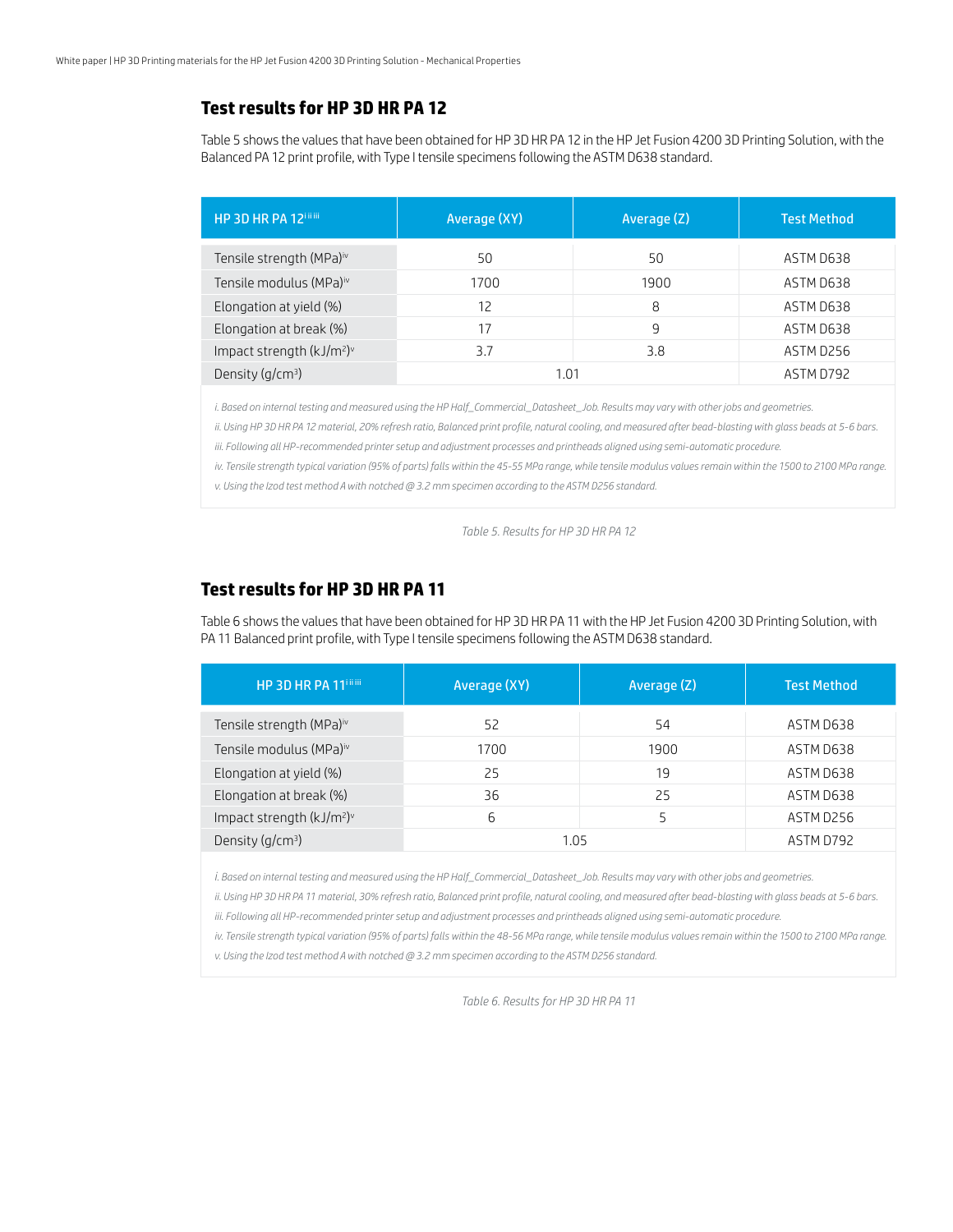#### **Test results for HP 3D HR PA 12 GB**

Table 7 shows the values that have been obtained for HP 3D HR PA 12 GB with the HP Jet Fusion 4200 3D Printing Solution, with PA 12 GB Balanced print profile, with Type I tensile specimens following the ASTM D638 standard. In this case, heat deflection temperature was characterized in a separate job configured to this purpose using a standard bar specimen according to the ASTM D648 standard.

| HP 3D HR PA 12 GBillilli                                                 | Average (XY) | Average (Z) | <b>Test Method</b> |
|--------------------------------------------------------------------------|--------------|-------------|--------------------|
| Tensile strength (MPa) <sup>iv</sup>                                     | 29           | 30          | ASTM D638          |
| Tensile modulus (MPa) <sup>iv</sup>                                      | 2600         | 3000        | ASTM D638          |
| Heat deflection temperature<br>[@ 0.45 MPa, 66 psi] (°C) <sup>vii</sup>  | 170          | 172         | ASTM D648          |
| Heat deflection temperature<br>[@ 1.82 MPa, 264 psi] (°C) <sup>vii</sup> | 110          | 120         | ASTM D648          |
| Elongation at yield $(\%)^{\vee}$                                        | 9            | 4           | ASTM D638          |
| Elongation at break $(\%)^{\vee}$                                        | 10           | 5           | ASTM D638          |
| Impact strength $(kJ/m2)vi$                                              | 3            | 3           | ASTM D256          |
| Density $(q/cm^3)$                                                       | 1.3          |             | ASTM D792          |

*i. Based on internal testing and measured using the HP Half\_Commercial\_Datasheet\_Job. Results may vary with other jobs and geometries.*

*ii. Using HP 3D HR PA 12 GB material, 30% refresh ratio, Balanced print profile, natural cooling, and measured after bead-blasting with glass beads at 5-6 bars. iii. Following all HP-recommended printer setup and adjustment processes and printheads aligned using semi-automatic procedure.*

*iv. Tensile strength typical variation (95% of parts) falls within the 28-32 MPa range, while tensile modulus values remain within the 2600 to 3200 MPa range.*

*v. Tensile test type I specimens measured with a pulling speed of 5 mm/min to comply with ASTM D638 test standards.*

*vi. Using the Izod test method A with notched @ 3.2 mm specimen according to the ASTM D256 standard.*

*vii. Using a standard bar specimen measuring 5" x ½" x ¼" in accordance with ASTM D648.*

*Table 7. Results for HP 3D HR PA 12 GB*

### **Test results for HP 3D HR TPA enabled by Evonik**

Table 8 shows the values that have been obtained for HP 3D HR TPA enabled by Evonik with the HP Jet Fusion 4200 3D Printing Solution, with TPA Balanced print profile and natural cooling, following the ASTM D638 standard.

| HP 3D HR TPA enabled by Evoniki iiii | Average (XY) | Average (Z) | <b>Test Method</b> |
|--------------------------------------|--------------|-------------|--------------------|
| Tensile strength (MPa) <sup>iv</sup> | 10           | 8           | ASTM D638          |
| Tensile modulus (MPa) <sup>iv</sup>  | 65           | 75          | ASTM D638          |
| Elongation at break $(\%)^{\vee}$    | 370          | 160         | ASTM D638          |
| Tear strength (KN/m)                 | 50           | 40          | ASTM D624          |
| Rebound (%)                          | 72           | 72          | <b>ASTM D7121</b>  |
| Compression set (%)                  | 40           | 40          | ASTM D395          |
| Hardness (Shore A)                   | 91           | 91          | ASTM D2240         |
| Density $(q/cm^3)$                   | 1.0          |             | ASTM D792          |

*i. Based on internal testing and measured using the TPA\_Mech\_Props. Results may vary with other jobs and geometries.*

*ii. Using HP 3D HR TPA enabled by Evonik material, 20% refresh ratio, Balanced print profile, natural cooling, and measured after bead-blasting with glass beads at 5-6 bars.*

*iii. Following all HP-recommended printer setup and adjustment processes and printheads aligned using semi-automatic procedure.*

*iv. Tensile strength typical variation (95% of parts) falls within the 8–11 MPa range, while tensile modulus values remain within the 55–100 MPa range.*

*v. Tensile test type I specimens measured with a pulling speed of 5 mm/min to comply with ASTM D638 test standards.*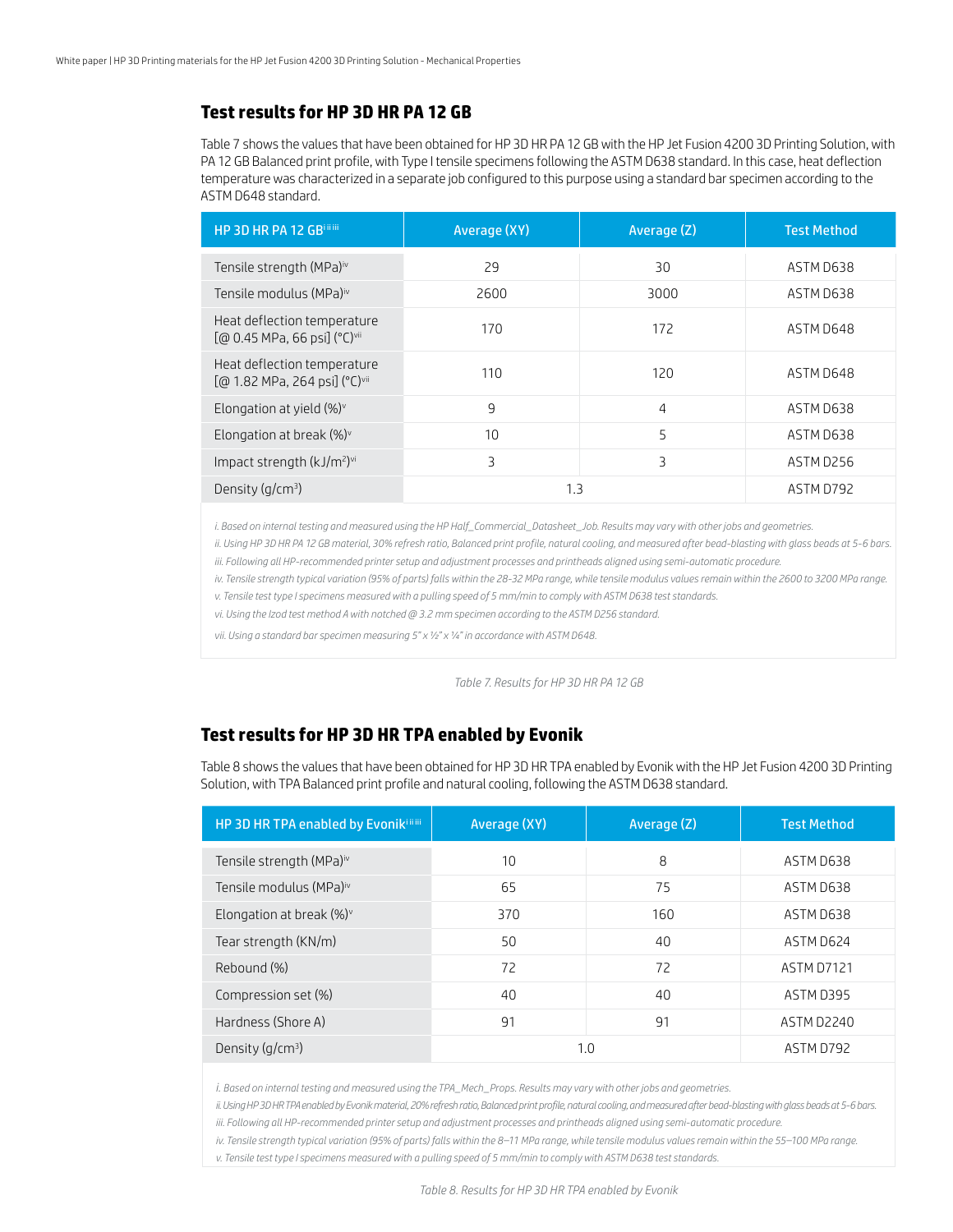# **Appendix 1: Choosing the right material for mechanical requirements**

One of the most critical aspects to understand before choosing a material is the stresses the part will experience in its regular operation mode. The chosen material must meet the application's requirements in terms of behavior under stress and provide a suitable yield point in order not to impact the part's functionality. Loads, boundary conditions, and design space for the part are usually given parameters, which cannot be modified. In some other cases where the loads may vary due to a dynamic situation, other factors and calculations should be considered to ensure, for instance, that the part withstand fatigue.

Ideally, designers should choose the material based on the application's specific requirements. However, performing the final selection is not easy, as often not all of the requirements for the application are known and, even if they are, there may not be a clear correlation between these final application requirements and the generic material properties (characterized by the standard procedures) or the variations the materials may have depending on the environment and conditions in which they operate. To simplify this choice, the commonly used process for material selection involves three steps:

STEP 1: Select a material with generic properties according to key attributes. In thermoplastics, the most commonly used properties are tensile strength, tensile modulus, and elongation, (but others may also be considered).

- Tensile strength measures the resistance of the material to breaking under tension.
- Tensile modulus measures the rigidity or resistance to elastic deformation.
- Elongation measures the deformation (elastic or plastic) that a part undergoes given a certain strain.



*Figure 3. A typical stress-strain curve for a ductile material*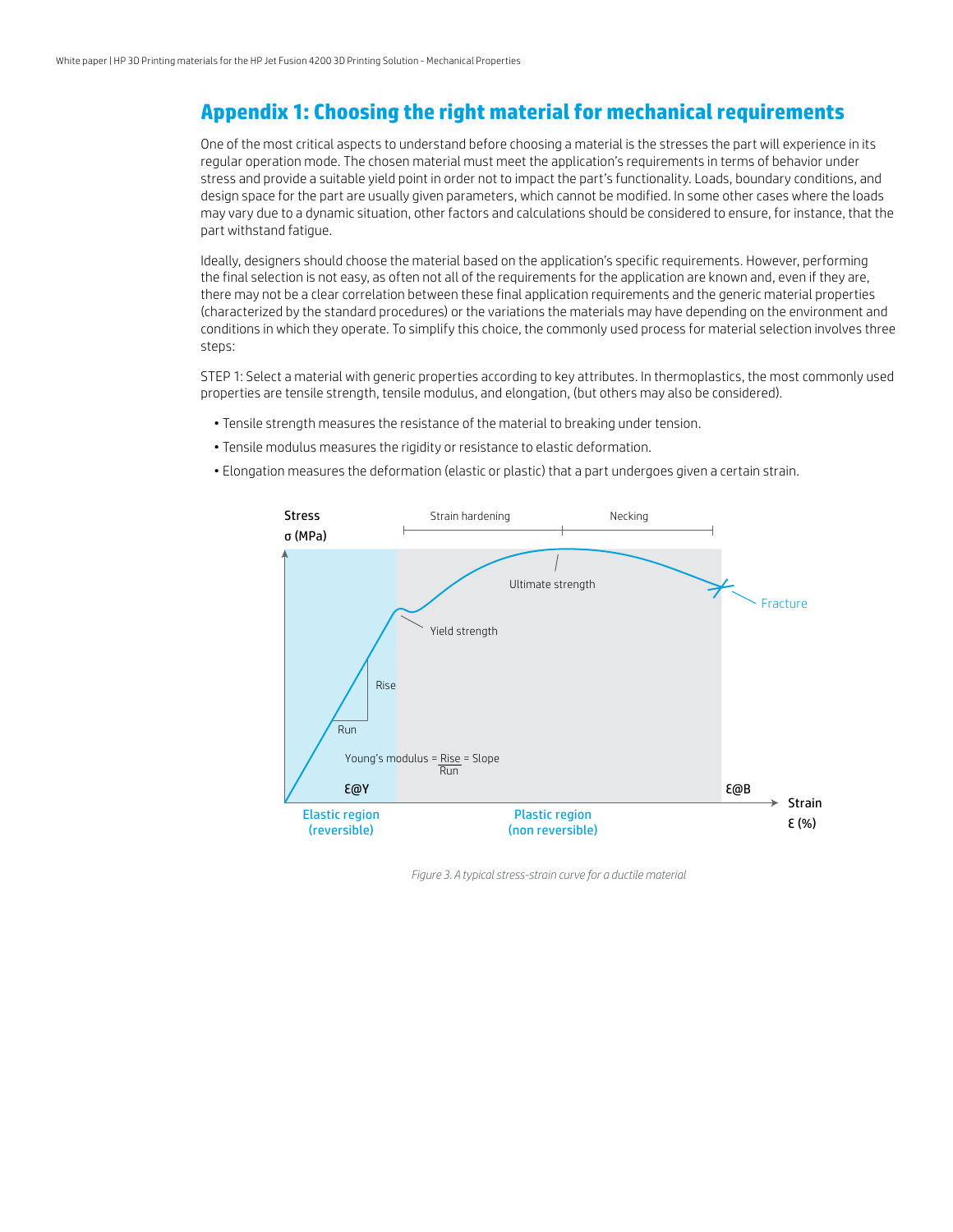

These properties and the relative behavior of polymers compared to other materials are shown in Figure 4.

*Figure 4. Comparison of polymer, metal, and ceramic materials*

STEP 2: Once a material has been selected, the design of the part needs to be performed in line with HP Multi Jet Fusion design guidelines, allowing enough of a design margin (two or three times, depending on the property) to accommodate for all possible variations in the part itself or in the application-specific conditions.

STEP 3: Even after the design has been performed according to these principles, it is highly advisable to conduct a full application-specific qualification to ensure the precision of the design, obtain validation data that represent the application's end-to-end performance, and characterize its variation over time or according to other production and application variation factors.